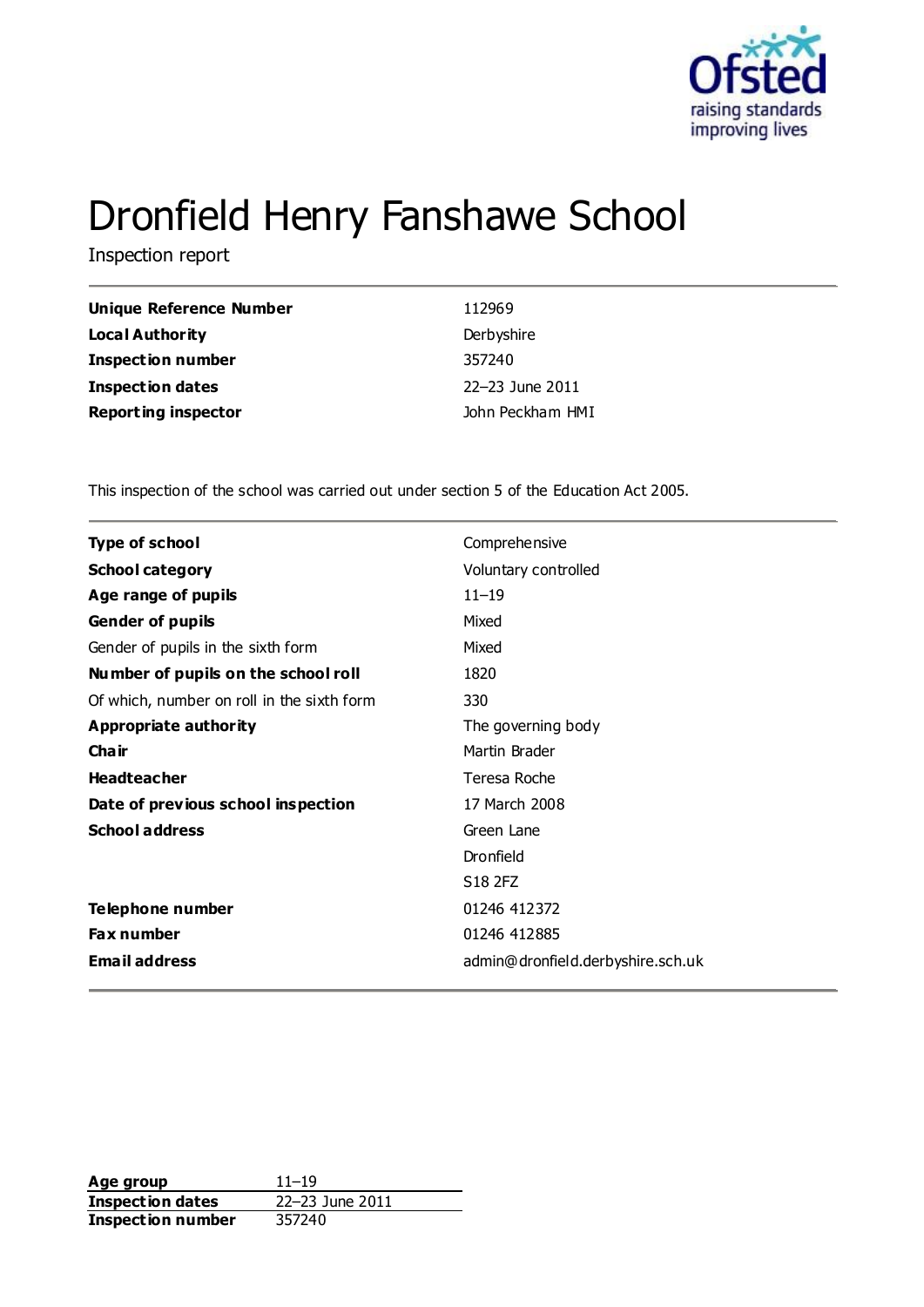The Office for Standards in Education, Children's Services and Skills (Ofsted) regulates and inspects to achieve excellence in the care of children and young people, and in education and skills for learners of all ages. It regulates and inspects childcare and children's social care, and inspects the Children and Family Court Advisory Support Service (Cafcass), schools, colleges, initial teacher training, work-based learning and skills training, adult and community learning, and education and training in prisons and other secure establishments. It assesses council children's services, and inspects services for looked after children, safeguarding and child protection.

Further copies of this report are obtainable from the school. Under the Education Act 2005, the school must provide a copy of this report free of charge to certain categories of people. A charge not exceeding the full cost of reproduction may be made for any other copies supplied.

If you would like a copy of this document in a different format, such as large print or Braille, please telephone 0300 123 4234, or email **[enquiries@ofsted.gov.uk](mailto:enquiries@ofsted.gov.uk)**.

You may copy all or parts of this document for non-commercial educational purposes, as long as you give details of the source and date of publication and do not alter the documentation in any way.

To receive regular email alerts about new publications, including survey reports and school inspection reports, please visit our website and go to 'Subscribe'.

Royal Exchange Buildings St Ann's Square Manchester M2 7LA T: 0300 123 4234 Textphone: 0161 618 8524 E: **[enquiries@ofsted.gov.uk](mailto:enquiries@ofsted.gov.uk)**

W: **[www.ofsted.gov.uk](http://www.ofsted.gov.uk/)**

© Crown copyright 2011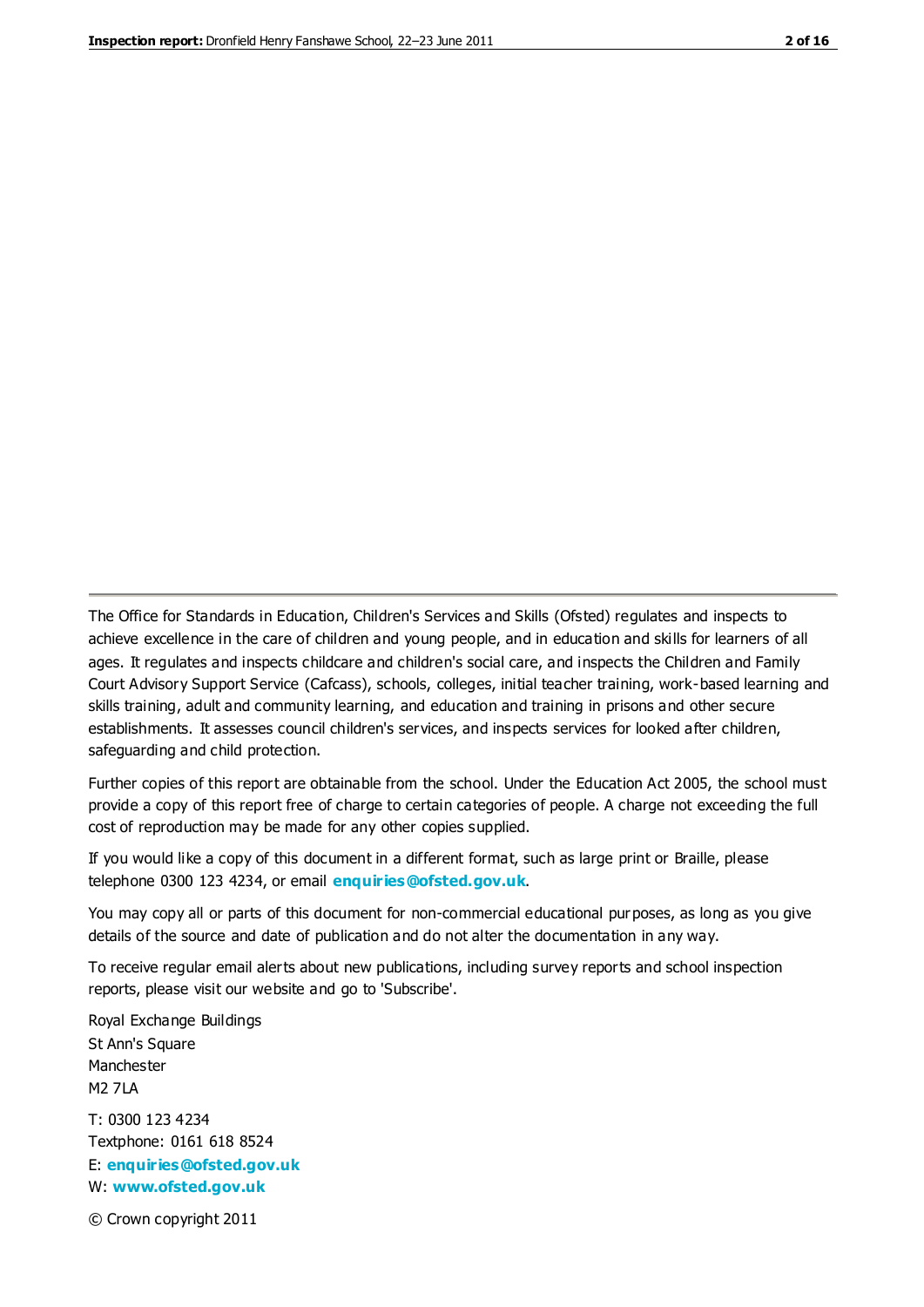# **Introduction**

This inspection was carried out by one of Her Majesty's Inspectors and five additional inspectors. They observed 41 lessons taught by 39 teachers, and looked at the daily working of the school including tutor time, break, lunchtime and assembly. The school's policies and procedures were examined, as was the quality of teachers' planning, marking and record keeping. The questionnaire responses from 668 parents and carers, 150 students and 116 staff were also taken into account.

The inspection team reviewed many aspects of the school's work. It looked in detail at a number of key areas.

- $\blacksquare$  The progress that students currently in the school are making in relation to their starting points.
- Whether previous underachievement by some boys has been effectively addressed.
- The extent to which leadership and management at all levels has improved since the last inspection.
- The quality of teaching and learning and the extent to which students of all abilities have appropriate ways of making progress.
- $\blacksquare$  The quality of the academic and vocational guidance available to students as they progress through the school, especially as they move on to further and higher education.

# **Information about the school**

Dronfield Henry Fanshawe school is much larger than the average secondary school. The proportion of students known to be eligible for free school meals is much lower than average, as are the percentage of students from minority ethnic groups and those whose first language is other than English. The percentage of students with a statement of special educational needs is broadly average, while the overall percentage of students with special educational needs and/or disabilities is much lower than average. The school is a specialist Technology College and holds the Investors in People Award, Derbyshire antibullying award, International School Award, Artsmark Silver, the National Healthy Schools Award, Sportsmark, Careermark and SSAT High Attaining School Award.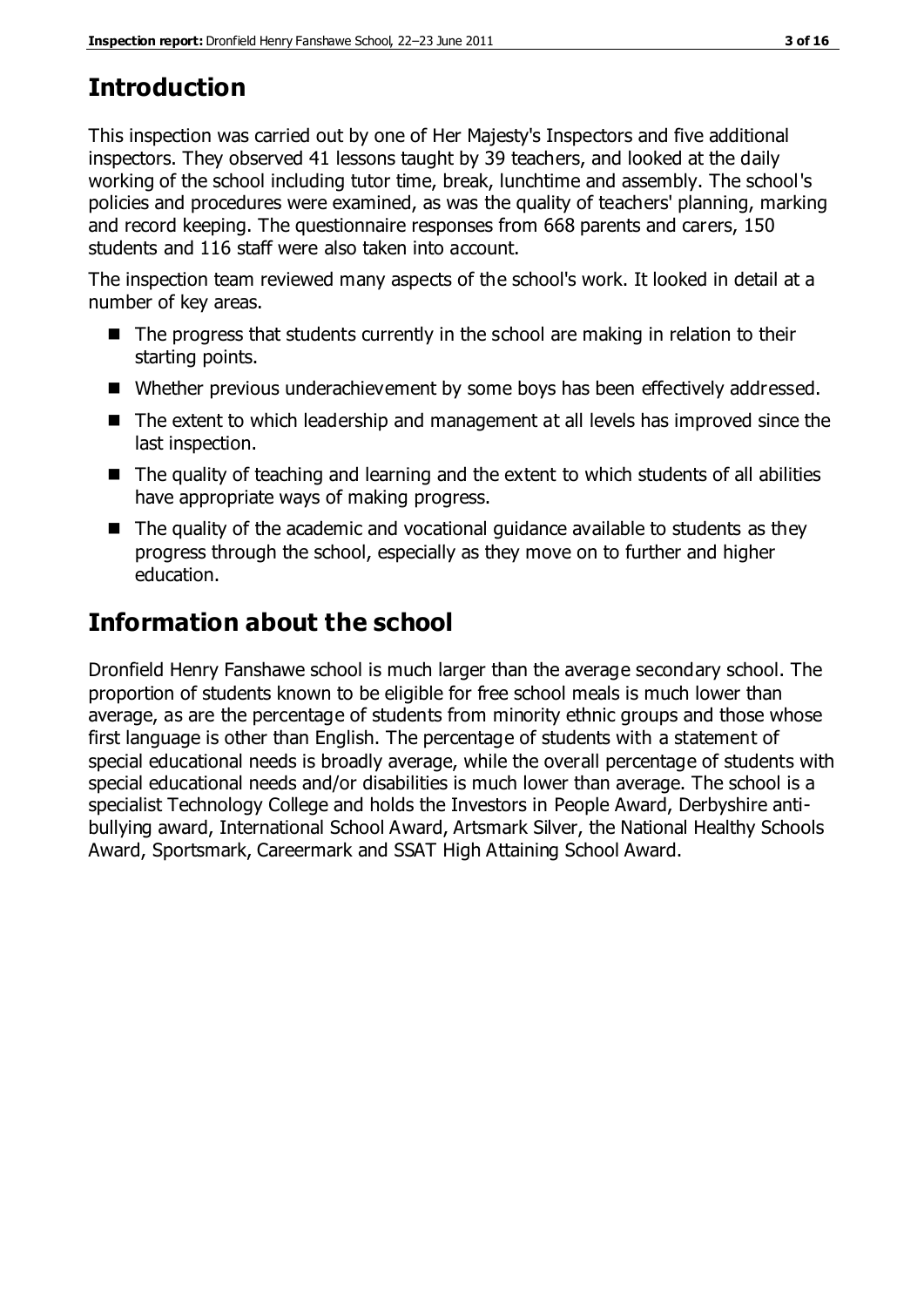# **Inspection judgements**

| Overall effectiveness: how good is the school? |  |
|------------------------------------------------|--|
|------------------------------------------------|--|

### **The school's capacity for sustained improvement 2**

## **Main findings**

This is a high attaining school where students' results are consistently well above the national averages and most are well motivated to learn and achieve. It is also now a learning community where, after a long period of complacency and some underachievement, the outcomes for students are beginning to improve rapidly. This is due to the concerted and determined actions of the headteacher, supported by a very able senior team. Together, they have made exceptionally accurate assessments of the school's strengths and weaknesses, and developed effective strategies for improvement. Significant improvements have been made to the quality of teaching and learning; most of it is good and there is now a consistent approach to lesson planning across the school. The school has used its technology specialism to help promote the use of information and communication technology (ICT) across the school. There is still, however, significant variation in the quality of teaching experienced by some students. Where teaching is less than good, students quickly lose patience and both behaviour and progress deteriorate. The monitoring of students' learning is rigorous and accurate. Students and their parents and carers are kept well informed and the school has developed highly effective systems to support students whose progress dips below that expected. As a result, most students now make good progress and the school's estimates for GCSE outcomes in 2011 show considerable improvement from the previous year.

In the sixth form, results at A and AS level have also improved and are projected to do so further in 2011. Improvement overall in the sixth form, however, has been less rapid than for the main school. Students make satisfactory progress and many make a good contribution to the life and work of the school. The sixth form has the potential, as yet unfulfilled by the leadership, to have a much stronger impact on the whole school and provide a richer and more memorable experience for those who choose to stay on.

Students feel very safe in school and are confident that they can find someone to support them in the rare cases of bullying or if they need extra help in their learning. There are good systems to support students experiencing difficulties. Most students enjoy school and their attendance is excellent. The elaborate school council structure involves a wide range of students in the school's decision-making process. The impact of this and many other areas of school improvement, however, have not been sufficiently well communicated to other students, parents and carers or the wider community.

In the headteacher's own words, this school had been 'satisfactory' for too long. She and her senior team have taken a principled and fundamental approach to improvement, which while not necessarily as quick as some other possible solutions, is set to produce more substantial and longer-lasting reform. The governing body is now very well informed and can accurately hold the school to account for outcomes. Middle leadership has been made far more accountable and there is now a culture across the school which is focused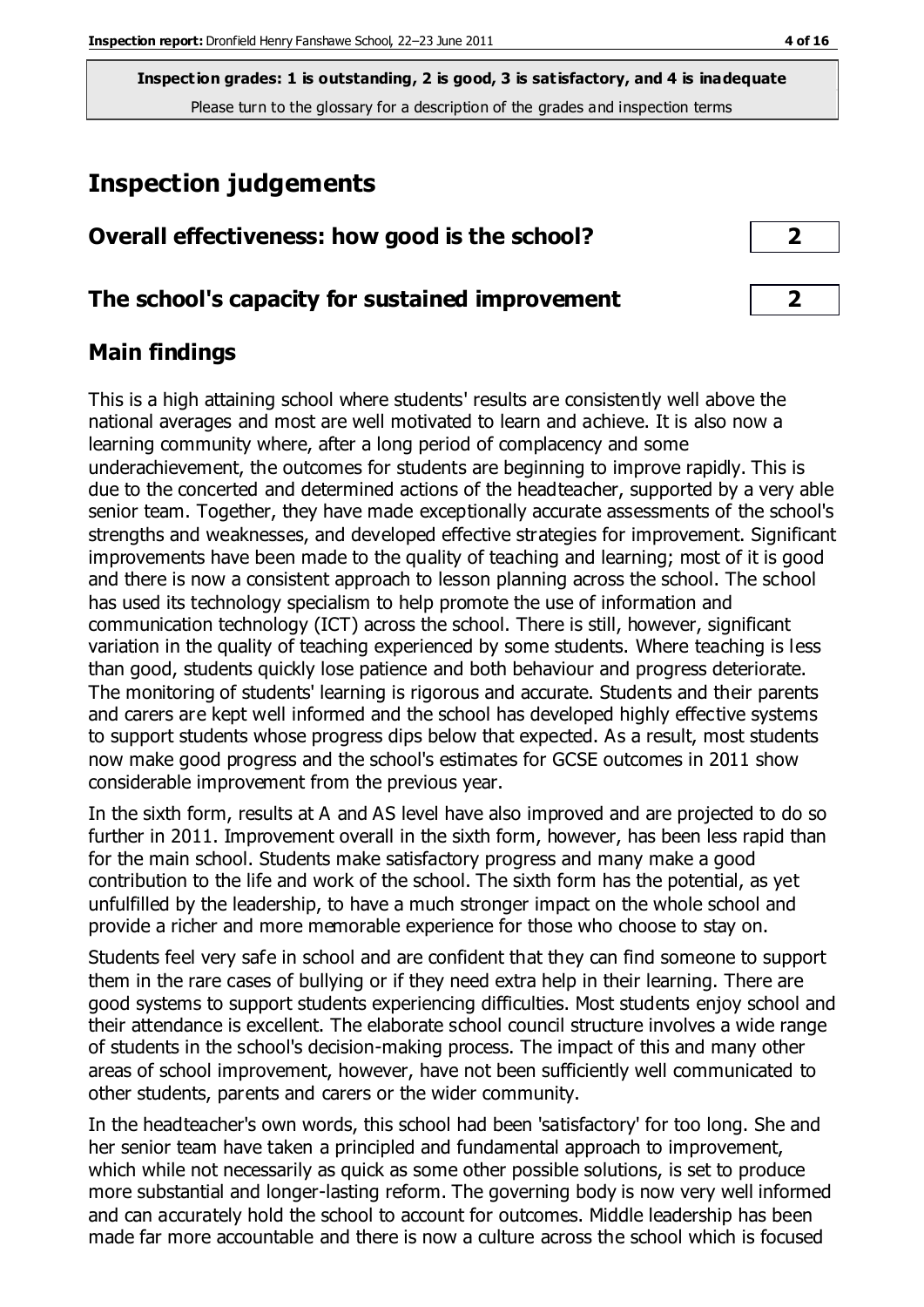very clearly upon raising attainment and enhancing the progress that students make. These developments, together with the significant improvements made across a range of areas since the last inspection, demonstrate very clearly that the school now has a good capacity to improve further.

## **What does the school need to do to improve further?**

- Continue to improve the quality and consistency of teaching through:
	- setting more precise learning objectives, linked to attainment levels, which enable all students to make progress in every lesson
	- ensuring that teachers plan to include a range of different learning strategies in each lesson to suit the learning styles and abilities of all students
	- checking the understanding and progress of students in lessons more consistently and regularly in order to shape future learning.
- $\blacksquare$  Sustain the pace of improvement across the school in such a way that improvements become thoroughly embedded and self-sustaining. In particular, ensure that:
	- all teachers fully understand their responsibilities in promoting the progress and welfare of all students
	- students are better informed about improvements in the school so that they can share a growing sense of pride and team spirit
	- parents, carers and the wider community receive better quality communication.
- Improve the leadership and management of the sixth form so that:
	- there is greater consistency of approach to pastoral care and learning from all staff working with sixth form students
	- sixth form students can assume a more significant position as role models and an inspiration for younger students.

## **Outcomes for individuals and groups of pupils 2**

There is a positive climate for learning in the school. In most of the lessons observed by inspectors, behaviour was good as were the relationships between students and teachers. Students' willingness to cooperate with learning means that, where the teaching is effective, they make good progress. Students have a good understanding of how well they are doing in their lessons and are all set clear, ambitious targets. When presented with demanding material, such as in a Year 8 history lesson about the dropping of the atomic bomb on Hiroshima, students quickly rose to the challenge. They engaged in animated discussion, drew ideas and information from a variety of resources, and tackled the moral and emotional issues raised with maturity. In a number of lessons, students are able to assess their own work and that of others in ways that help them to build understanding and tackle misconceptions. Many students speak very positively about their experiences in English, where they describe learning that is active and fun. Most students, however, can describe some lessons where the behaviour is less good and the learning less exciting. This is usually where there are not a sufficient variety of practical learning activities to ensure all students can learn effectively. Some students express frustration at either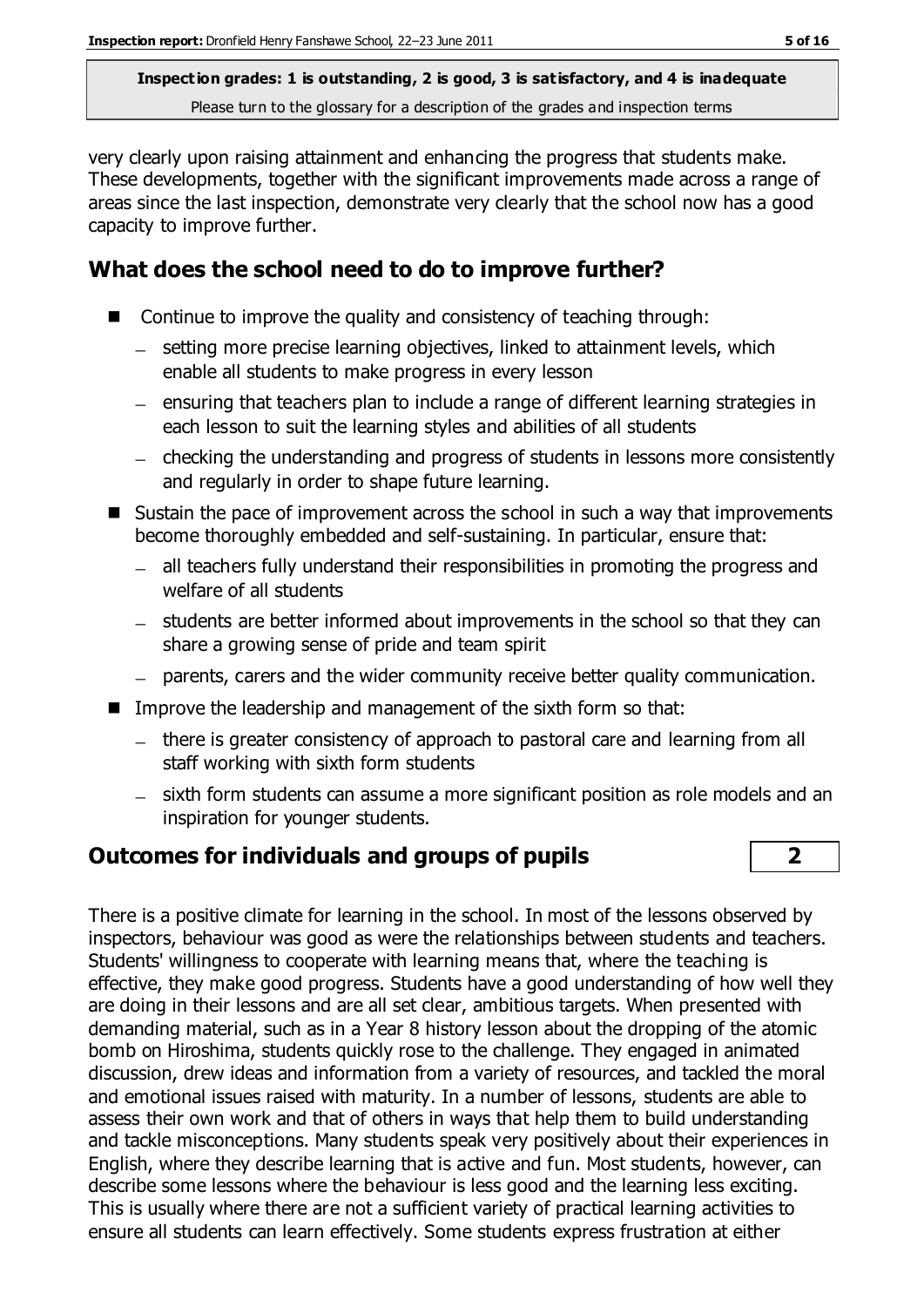finding it difficult to keep up or in some cases at learning being insufficiently challenging. This variation in the quality of learning prevents achievement being outstanding.

There is good support for students with special educational needs and/or disabilities and overall they make good progress. Teaching assistants are deployed well and creative programmes have been devised to meet the needs of particular individuals. There has been underachievement amongst some groups of boys in recent years. The school identified this issue and has taken a range of actions which have addressed this and are rapidly closing the gap between the attainment of boys and girls.

Most students have healthy lifestyles. They participate well in the very extensive range of sporting activities and many choose the healthy options available in the dining areas. There are good programmes in technology and physical education that promote healthy eating and exercise, and the school has used 'drop down' curriculum days to provide additional learning around sex and relationships education. However, a large proportion of students, together with a significant number of parents and carers, believe that the school could do more to help students be healthy. Some elements of personal, social and health education, now included in the 'Reflections' programme are not necessarily timed most effectively to suit the developing needs of young people or their widely differing social and emotional development. The extent to which students are able to build the skills that will help their future career and economic well-being are good. There is an effective programme for all students leading to BTEC qualifications in work skills. Although there are good links with charities, local churches and other organisations and schools in other countries, not all students benefit from these experiences or undertake activities such as guided reflection that would build their spiritual and cultural development.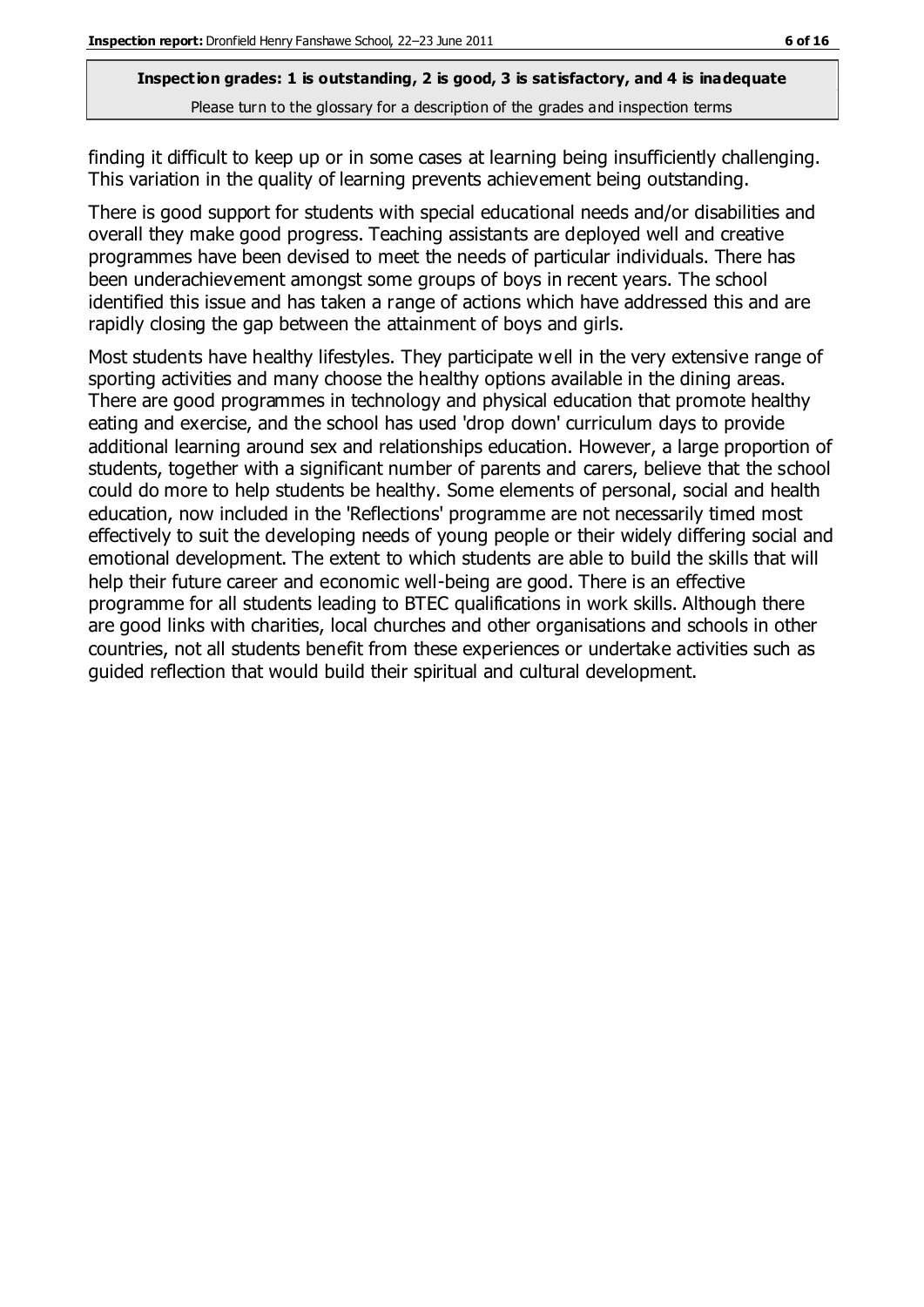# **Inspection grades: 1 is outstanding, 2 is good, 3 is satisfactory, and 4 is inadequate**

Please turn to the glossary for a description of the grades and inspection terms

These are the grades for pupils' outcomes

| Pupils' achievement and the extent to which they enjoy their learning                                                     | $\overline{\mathbf{2}}$ |
|---------------------------------------------------------------------------------------------------------------------------|-------------------------|
| Taking into account:<br>Pupils' attainment <sup>1</sup>                                                                   | 1                       |
| The quality of pupils' learning and their progress                                                                        | $\mathcal{P}$           |
| The quality of learning for pupils with special educational needs and/or disabilities<br>and their progress               | $\overline{2}$          |
| The extent to which pupils feel safe                                                                                      | 2                       |
| Pupils' behaviour                                                                                                         | 2                       |
| The extent to which pupils adopt healthy lifestyles                                                                       | 2                       |
| The extent to which pupils contribute to the school and wider community                                                   | 2                       |
| The extent to which pupils develop workplace and other skills that will contribute to<br>their future economic well-being | $\overline{\mathbf{2}}$ |
| Taking into account:<br>Pupils' attendance <sup>1</sup>                                                                   | 1                       |
| The extent of pupils' spiritual, moral, social and cultural development                                                   | 3                       |

<sup>1</sup> The grades for attainment and attendance are: 1 is high; 2 is above average; 3 is broadly average; and 4 is low

#### **How effective is the provision?**

The majority of teaching observed by inspectors was good or outstanding. Most teachers have good subject knowledge and use this to challenge students and encourage the use of correct technical vocabulary. There is increasing use of group and pair work and more active approaches; the best lessons incorporate a wide variety of strategies. Planning allows for differing abilities, and learning objectives are often explained in ways that allow a range of outcomes. They are not, however, always linked to attainment goals, such as National Curriculum levels or GCSE grades, to give all students the scope for appropriate challenge and progress. Formal assessment systems are very robust and accurate; students, teachers and their parents and carers have a clear idea of targets and current progress. Informal systems to check that all students understand a lesson as it progresses are much less well used. There is some excellent use of the school's virtual learning environment to provide feedback to students on their work, and the use of marking techniques in some subjects, such as 'two stars and a wish', help students know how to improve. This good practice is used too infrequently.

Major changes have been introduced in the curriculum which now has innovative provision, for example in the linking of citizenship with drama and the BTEC work skills programme. It has also been structured to be very flexible and there are some excellent examples of highly-tailored programmes to meet the needs of particular students. There are good opportunities for students to participate in the wide range of extra-curricular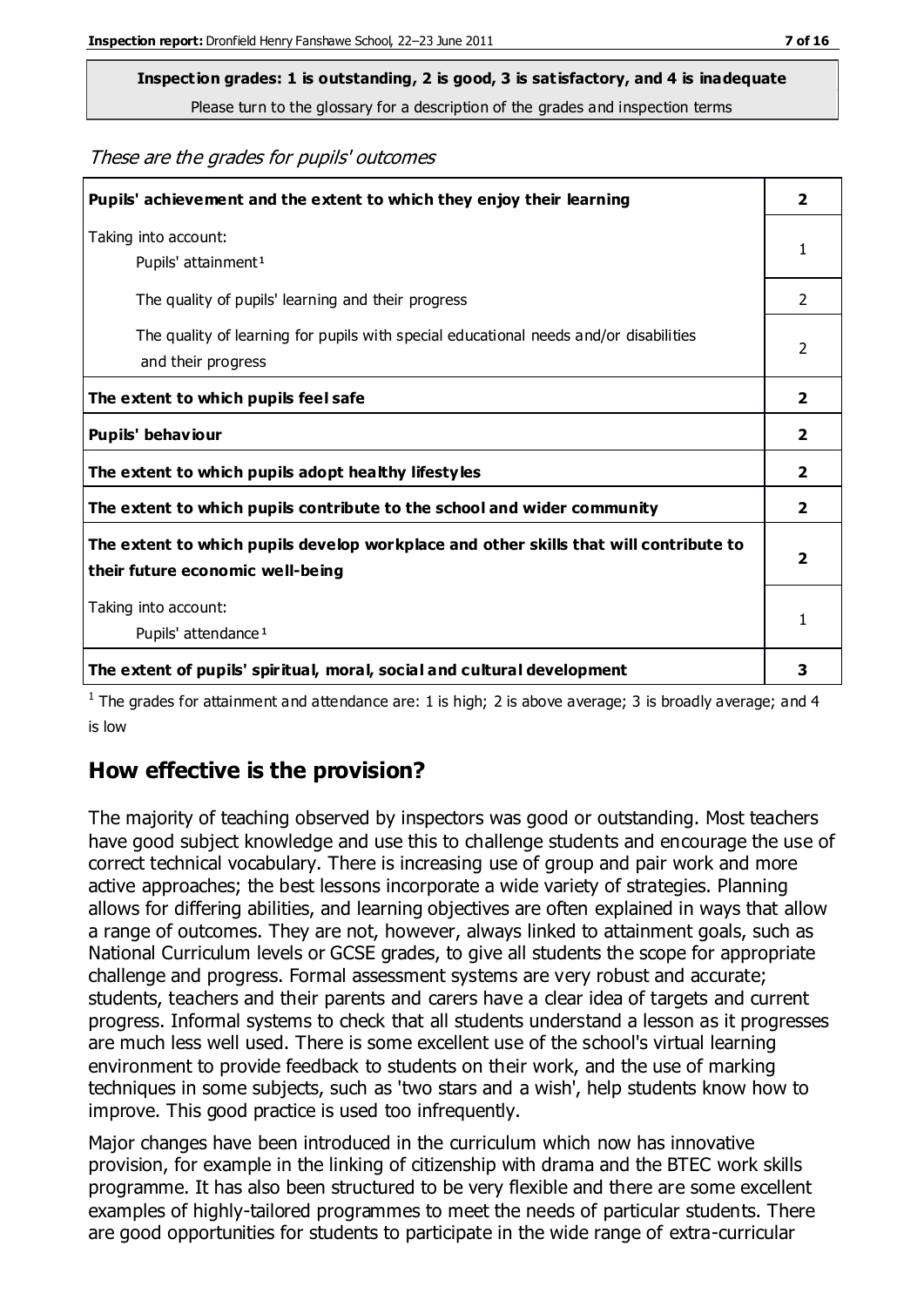activities, such as music, sport and Young Enterprise. The group of students who have benefited most from the curriculum innovations are currently in Year 9, so the impact of these changes is yet to be fully assessed.

There are some excellent systems in the school to support transition from primary school and through key stages, such as into Year 10 or the sixth form. Academic and vocational guidance are at their best when supporting those who might find these stages difficult, but the universal provision for all students is less comprehensive. The specialist support from Student Services, progress leaders and others for students experiencing particular difficulties, is excellent. There are some striking examples where barriers to the learning of some students have been effectively removed by their actions. However, this is not always systematically or thoughtfully supported by individual tutors, teachers and subject faculties for students who do not express particular difficulties.

These are the grades for the quality of provision

| The quality of teaching                                                                                    |  |
|------------------------------------------------------------------------------------------------------------|--|
| Taking into account:<br>The use of assessment to support learning                                          |  |
| The extent to which the curriculum meets pupils' needs, including, where relevant,<br>through partnerships |  |
| The effectiveness of care, guidance and support                                                            |  |

## **How effective are leadership and management?**

Leaders and managers have established a rigorous process of evaluating the work of the school, which effectively challenges leadership at all levels. Middle managers' skills in raising the quality of teaching and learning and tackling poor performance have improved substantially. This process, while setting clear and ambitious standards for improvement, also provides a supportive and professional dialogue for all those involved. Systems for monitoring student progress are excellent, enabling underachievement to be quickly identified and support to be accurately targeted. The governing body takes its responsibilities very seriously and has a good range of skills, enabling members to hold the school leadership firmly to account.

The headteacher and senior team have been focused unwaveringly on making important improvements to the school, particularly in outcomes at Key Stage 4. Staff at all levels in the school now understand the importance of further raising attainment and many share the headteacher's ambition and drive for improvement. The school is aware that communication with students, parents and carers, and the community, may have suffered because of this single-minded focus. It makes systematic efforts to sustain good relationships with parents and carers, including through the student planner, through curriculum evenings and the well-developed virtual learning environment. Tailored support for some groups of parents and carers, have also improved attendance and the behaviour of some students. The school has used its specialist status to build excellent links with the local primary schools, by providing specialist training for primary teachers and specialist teaching, for example through the racing car project.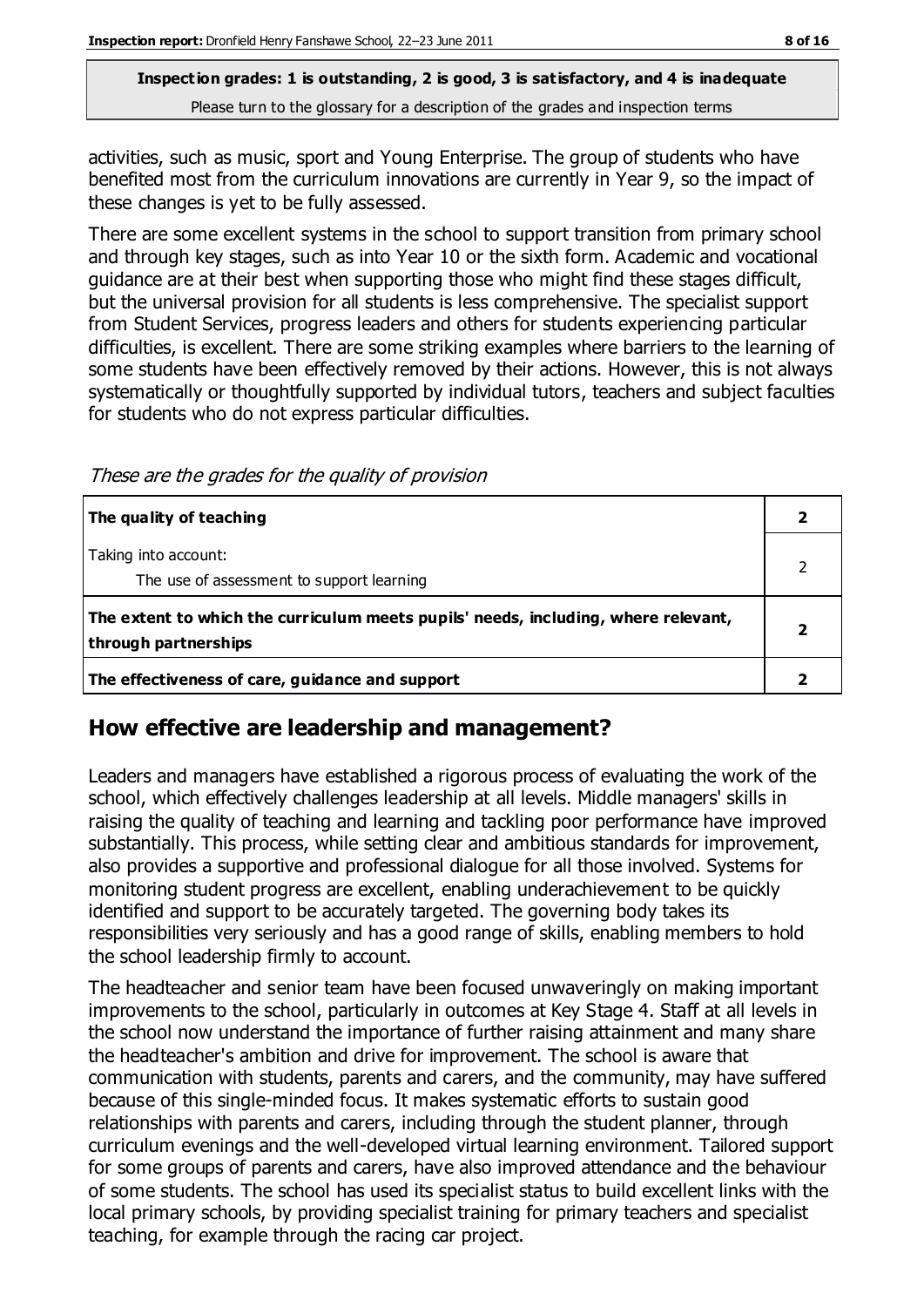Leaders and managers take the safeguarding of students very seriously and policies and procedures are good. Effective action to address the underachievement of some boys and sustain good progress for students with special educational needs and/or disabilities provides evidence of a commitment to promote equality and tackle discrimination. The school's focus on community cohesion has been largely on its internal and local context. There are relatively few opportunities for all students to build awareness of the broader ethnic, religious and cultural dimensions in the wider locality and internationally.

These are the grades for leadership and management

| The effectiveness of leadership and management in embedding ambition and driving<br><i>improvement</i>                                                           |              |
|------------------------------------------------------------------------------------------------------------------------------------------------------------------|--------------|
| Taking into account:<br>The leadership and management of teaching and learning                                                                                   | 2            |
| The effectiveness of the governing body in challenging and supporting the<br>school so that weaknesses are tackled decisively and statutory responsibilities met | 2            |
| The effectiveness of the school's engagement with parents and carers                                                                                             | 2            |
| The effectiveness of partnerships in promoting learning and well-being                                                                                           | $\mathbf{2}$ |
| The effectiveness with which the school promotes equality of opportunity and tackles<br>discrimination                                                           | 2            |
| The effectiveness of safeguarding procedures                                                                                                                     | 2            |
| The effectiveness with which the school promotes community cohesion                                                                                              | 3            |
| The effectiveness with which the school deploys resources to achieve value for money                                                                             | 2            |

## **Sixth form**

Most students enter the sixth form with GCSE grades above the average for most sixth forms and they make satisfactory progress. Attendance is good and the proportion of students who fail to complete at least two years in the sixth form is much lower than in other schools. The vast majority of students make a satisfactory transfer from the sixth form to employment, further or higher education. Some are able to make a positive contribution to the school as peer mentors, sports leaders or through the Duke of Edinburgh Award scheme.

The curriculum has been consciously structured to suit those students who choose a traditional academic programme and a number of less successful courses have been discontinued. Students currently in the sixth form did not benefit from the recent improvements at Key Stage 4. Consequently their expectations and aspirations are lower than will be the case for students transferring in future years. The present curriculum does not readily offer the combination of academic subjects with more practical programmes which will meet their needs. Participation in extra-curricular activity by post-16 students is less extensive than is often the case in a sixth form of this size.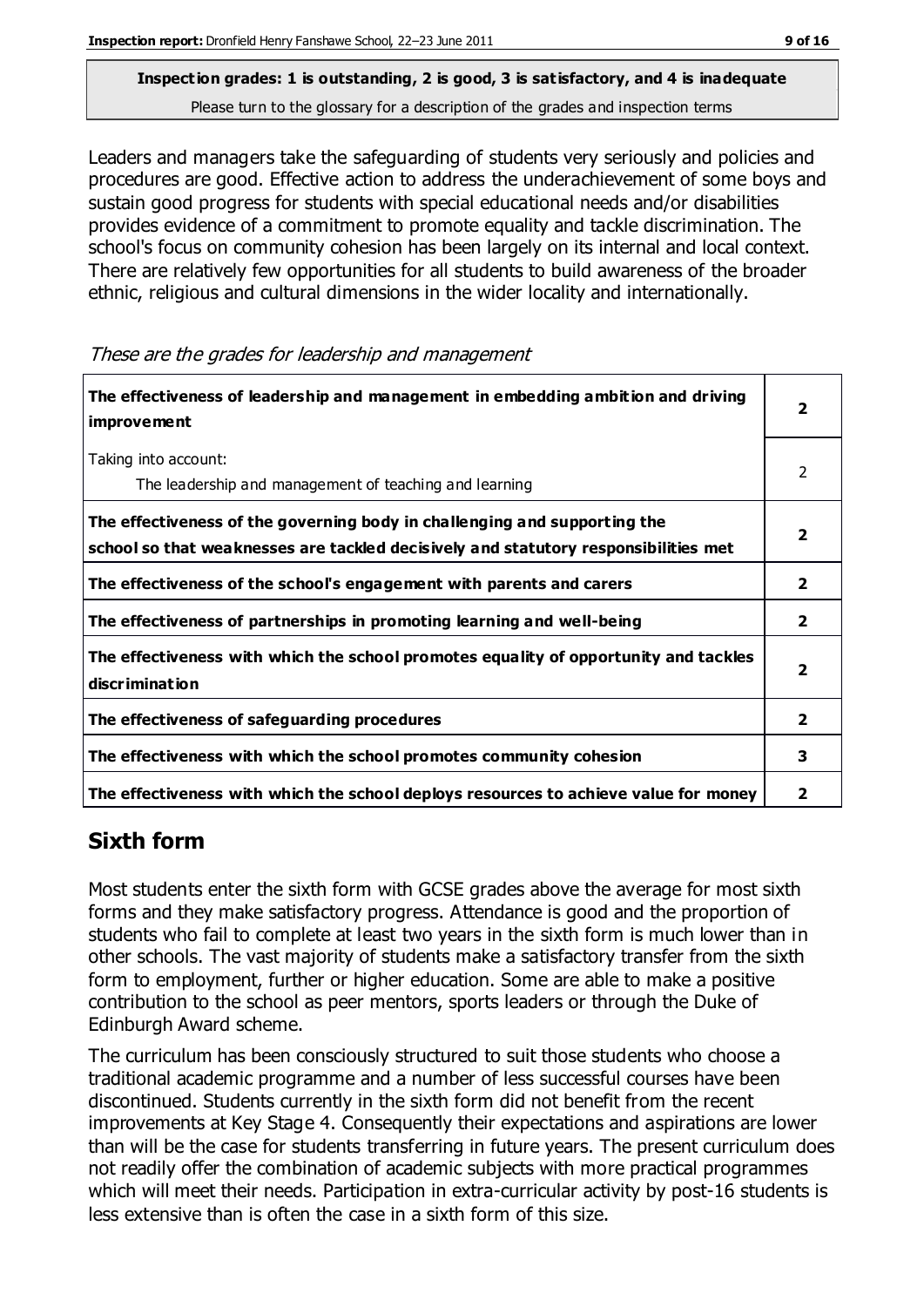There is some excellent teaching but, as for the main school, significant variation. Teachers and tutors currently operate with a high degree of individuality and the tutorial programme lacks a common entitlement for all. Teaching in the sixth form, particularly in relation to the development of independent study and thinking skills, lacks the coordinated approach across subjects and teachers required to give it greater impact.

Leadership arrangements in the sixth form are currently in transition. While senior leaders have very effectively communicated ambition and drive and addressed many structural issues, there has been insufficient focus on building a strong identity and corporate ethos for the sixth form. As a result, the impact that the sixth form has on the overall life of the school and in generating an exciting and memorable learning experience for students is limited.

These are the grades for the sixth form

| $\mid$ Overall effectiveness of the sixth form                  |  |
|-----------------------------------------------------------------|--|
| Taking into account:<br>Outcomes for students in the sixth form |  |
| The quality of provision in the sixth form                      |  |
| Leadership and management of the sixth form                     |  |

## **Views of parents and carers**

A very high proportion of parents and carers returned questionnaires. In addition to the broadly positive views expressed in the table below, there were a number of extended comments, which broadly fell into four groups.

Some were concerned about poor behaviour affecting their children's learning. The inspection confirmed that this was an issue for some, although nearly 90% of the lessons observed by inspectors had good or outstanding behaviour. Students confirmed that poor behaviour was most frequently associated with teaching which was insufficiently challenging or boring, and this is reflected in the areas for improvement identified for the school.

A second concern was around healthy eating and the availability of unhealthy food and drinks either on or close to the school site. This was discussed with the school and checked by inspectors. All food sold on the school site meets the government's standards for healthy content, even if it is packaged to look like that available in the local supermarket. The cashless system gives parents and carers a good degree of control over their children's eating choices.

Some parents and carers felt that there was insufficient support for their children who found aspects of learning difficult. Inspectors believe that this relates to insufficient planning to allow for individual needs and this is addressed in the areas for improvement.

The final concern was that the views of parents, carers and students regarding changes to uniform and the introduction of vertical tutor groups had been ignored by the school. Inspectors looked carefully at this and spoke with managers and governors. There is good evidence that views were very much taken into account in the deliberations of the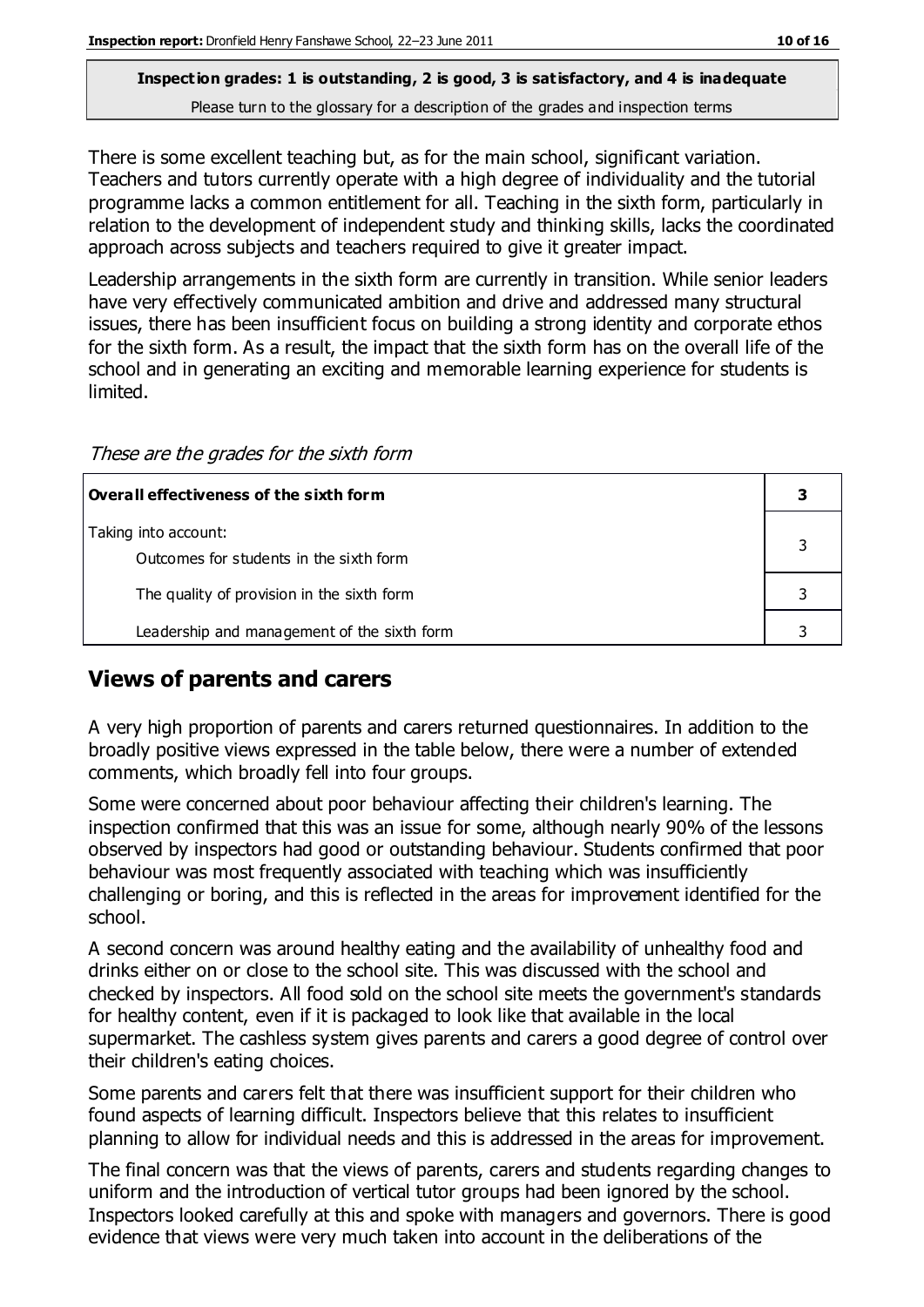#### **Inspection grades: 1 is outstanding, 2 is good, 3 is satisfactory, and 4 is inadequate**

Please turn to the glossary for a description of the grades and inspection terms

governing body. In fact, the majority of parents and carers who responded to the school's consultation were in favour of the change to the uniform. Inspectors do believe, however, that the school has not effectively communicated the care that was taken in these deliberations or the strong contribution to improvement that developments like these have made in other schools. This, too, is addressed in the areas for improvement.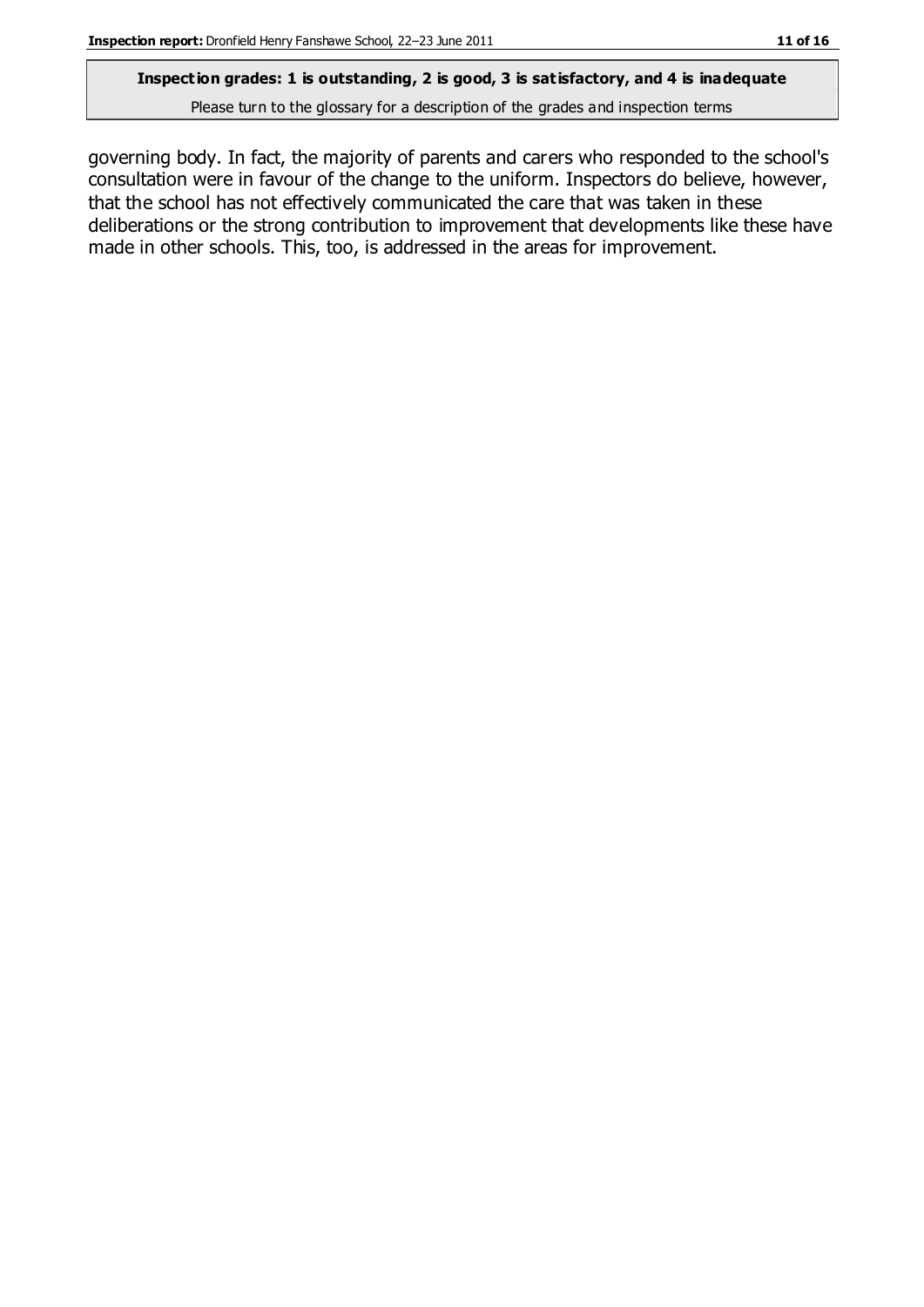#### **Responses from parents and carers to Ofsted's questionnaire**

Ofsted invited all the registered parents and carers of pupils registered at Dronfield Henry Fanshawe School to complete a questionnaire about their views of the school.

In the questionnaire, parents and carers were asked to record how strongly they agreed with 13 statements about the school. The inspection team received 668 completed questionnaires by the end of the on-site inspection. In total, there are 1827 pupils registered at the school.

| <b>Statements</b>                                                                                                                                                                                                                                       | <b>Strongly</b><br>agree |               | Agree        |               | <b>Disagree</b> |               | <b>Strongly</b><br>disagree |                |
|---------------------------------------------------------------------------------------------------------------------------------------------------------------------------------------------------------------------------------------------------------|--------------------------|---------------|--------------|---------------|-----------------|---------------|-----------------------------|----------------|
|                                                                                                                                                                                                                                                         | <b>Total</b>             | $\frac{1}{2}$ | <b>Total</b> | $\frac{1}{2}$ | <b>Total</b>    | $\frac{0}{0}$ | <b>Total</b>                | $\frac{1}{2}$  |
| My child enjoys school                                                                                                                                                                                                                                  | 186                      | 28            | 414          | 62            | 53              | 8             | 8                           | $\mathbf{1}$   |
| The school keeps my child<br>safe                                                                                                                                                                                                                       | 238                      | 36            | 413          | 62            | 6               | $\mathbf{1}$  | 4                           | $\mathbf{1}$   |
| My school informs me about<br>my child's progress                                                                                                                                                                                                       | 244                      | 37            | 359          | 54            | 54              | 8             | 5                           | $\mathbf{1}$   |
| My child is making enough<br>progress at this school                                                                                                                                                                                                    | 202                      | 30            | 403          | 60            | 52              | 8             | 4                           | 1              |
| The teaching is good at this<br>school                                                                                                                                                                                                                  | 154                      | 23            | 456          | 69            | 39              | 6             | 7                           | 1              |
| The school helps me to<br>support my child's learning                                                                                                                                                                                                   | 139                      | 21            | 424          | 63            | 88              | 13            | 8                           | 1              |
| The school helps my child to<br>have a healthy lifestyle                                                                                                                                                                                                | 99                       | 15            | 429          | 64            | 121             | 18            | 4                           | $\mathbf{1}$   |
| The school makes sure that<br>my child is well prepared for<br>the future (for example<br>changing year group,<br>changing school, and for<br>children who are finishing<br>school, entering further or<br>higher education, or entering<br>employment) | 169                      | 25            | 411          | 62            | 53              | 8             | 5                           | 1              |
| The school meets my child's<br>particular needs                                                                                                                                                                                                         | 155                      | 23            | 434          | 65            | 55              | 8             | 7                           | 1              |
| The school deals effectively<br>with unacceptable behaviour                                                                                                                                                                                             | 193                      | 29            | 360          | 54            | 64              | 10            | 20                          | 3              |
| The school takes account of<br>my suggestions and concerns                                                                                                                                                                                              | 104                      | 16            | 399          | 60            | 88              | 13            | 31                          | 5              |
| The school is led and<br>managed effectively                                                                                                                                                                                                            | 223                      | 33            | 383          | 57            | 32              | 5             | 12                          | $\overline{2}$ |
| Overall, I am happy with my<br>child's experience at this<br>school                                                                                                                                                                                     | 239                      | 36            | 373          | 55            | 41              | 6             | 11                          | $\overline{2}$ |

The table above summarises the responses that parents and carers made to each statement. The percentages indicate the proportion of parents and carers giving that response out of the total number of completed questionnaires. Where one or more parents and carers chose not to answer a particular question, the percentages will not add up to 100%.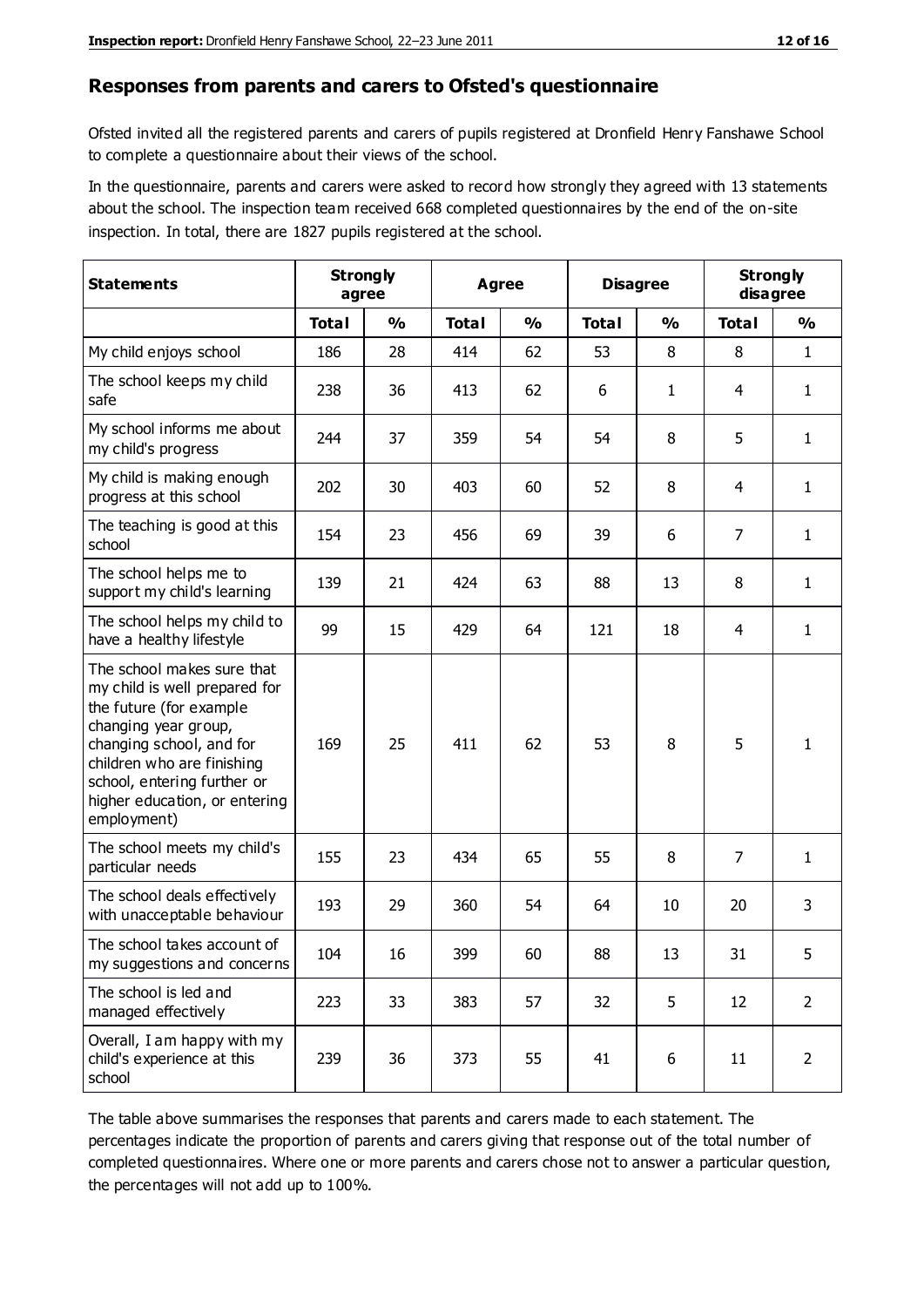# **Glossary**

| Grade   | <b>Judgement</b> | <b>Description</b>                                                                                                                                                                                                            |
|---------|------------------|-------------------------------------------------------------------------------------------------------------------------------------------------------------------------------------------------------------------------------|
| Grade 1 | Outstanding      | These features are highly effective. An outstanding school<br>provides exceptionally well for all its pupils' needs.                                                                                                          |
| Grade 2 | Good             | These are very positive features of a school. A school that<br>is good is serving its pupils well.                                                                                                                            |
| Grade 3 | Satisfactory     | These features are of reasonable quality. A satisfactory<br>school is providing adequately for its pupils.                                                                                                                    |
| Grade 4 | Inadequate       | These features are not of an acceptable standard. An<br>inadequate school needs to make significant improvement<br>in order to meet the needs of its pupils. Ofsted inspectors<br>will make further visits until it improves. |

#### **What inspection judgements mean**

#### **Overall effectiveness of schools**

|                       | Overall effectiveness judgement (percentage of schools) |      |                     |                   |
|-----------------------|---------------------------------------------------------|------|---------------------|-------------------|
| <b>Type of school</b> | <b>Outstanding</b>                                      | Good | <b>Satisfactory</b> | <b>Inadequate</b> |
| Nursery schools       | 46                                                      | 48   | 6                   |                   |
| Primary schools       | 6                                                       | 47   | 40                  | 7                 |
| Secondary schools     | 12                                                      | 39   | 38                  | 11                |
| Sixth forms           | 13                                                      | 42   | 41                  | 3                 |
| Special schools       | 28                                                      | 49   | 19                  | 4                 |
| Pupil referral units  | 14                                                      | 45   | 31                  | 10                |
| All schools           | 10                                                      | 46   | 37                  |                   |

New school inspection arrangements were introduced on 1 September 2009. This means that inspectors now make some additional judgements that were not made previously.

The data in the table above are for the period 1 September 2010 to 31 December 2010 and are consistent with the latest published official statistics about maintained school inspection outcomes (see **[www.ofsted.gov.uk](http://www.ofsted.gov.uk/)**).

The sample of schools inspected during 2010/11 was not representative of all schools nationally, as weaker schools are inspected more frequently than good or outstanding schools.

Percentages are rounded and do not always add exactly to 100.

Sixth form figures reflect the judgements made for the overall effectiveness of the sixth form in secondary schools, special schools and pupil referral units.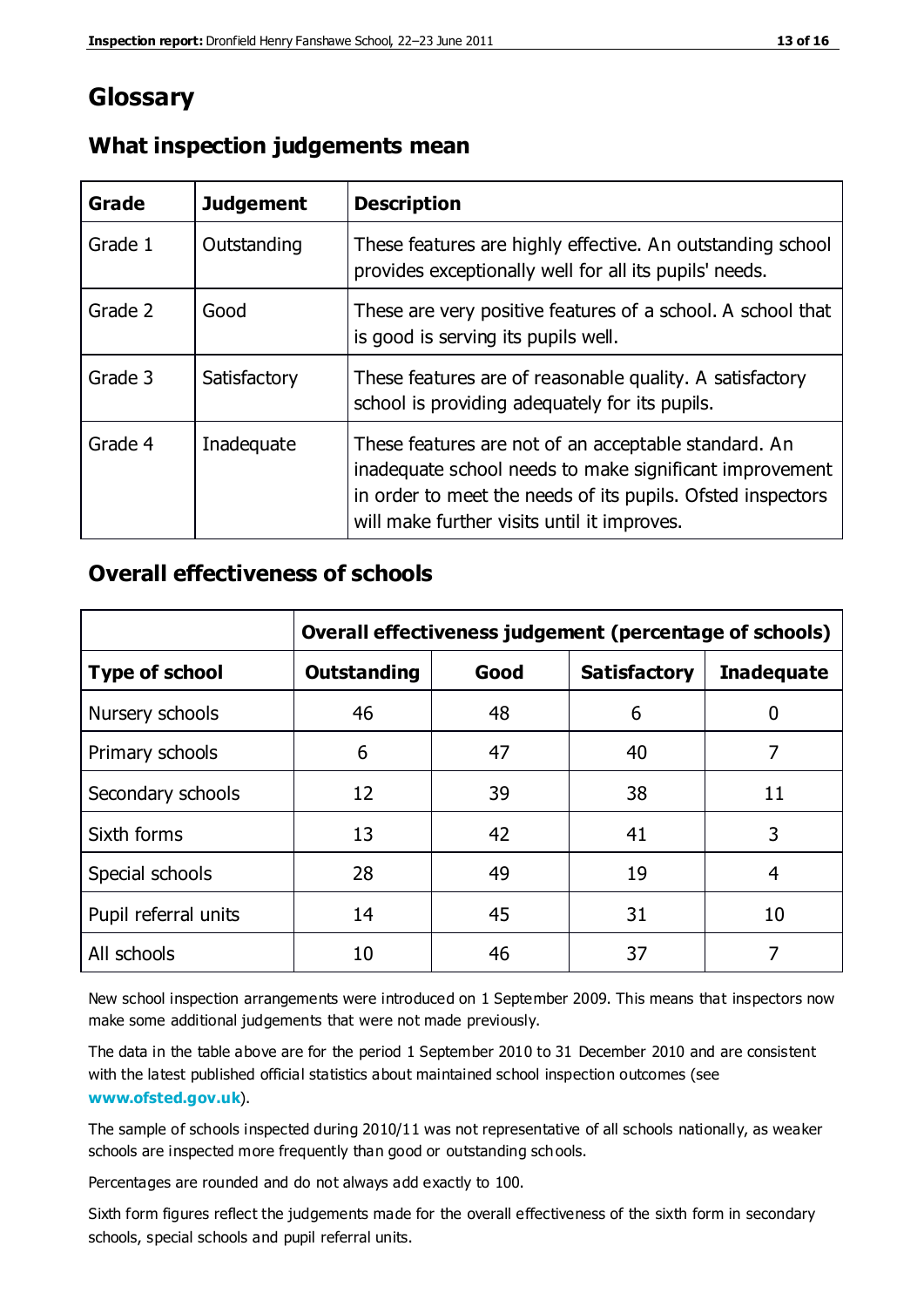# **Common terminology used by inspectors**

| Achievement:               | the progress and success of a pupil in their learning,<br>development or training.                                                                                                                                                          |  |  |
|----------------------------|---------------------------------------------------------------------------------------------------------------------------------------------------------------------------------------------------------------------------------------------|--|--|
| Attainment:                | the standard of the pupils' work shown by test and<br>examination results and in lessons.                                                                                                                                                   |  |  |
| Capacity to improve:       | the proven ability of the school to continue<br>improving. Inspectors base this judgement on what<br>the school has accomplished so far and on the quality<br>of its systems to maintain improvement.                                       |  |  |
| Leadership and management: | the contribution of all the staff with responsibilities,<br>not just the headteacher, to identifying priorities,<br>directing and motivating staff and running the school.                                                                  |  |  |
| Learning:                  | how well pupils acquire knowledge, develop their<br>understanding, learn and practise skills and are<br>developing their competence as learners.                                                                                            |  |  |
| Overall effectiveness:     | inspectors form a judgement on a school's overall<br>effectiveness based on the findings from their<br>inspection of the school. The following judgements,<br>in particular, influence what the overall effectiveness<br>judgement will be. |  |  |
|                            | The school's capacity for sustained<br>improvement.                                                                                                                                                                                         |  |  |
|                            | Outcomes for individuals and groups of pupils.                                                                                                                                                                                              |  |  |
|                            | The quality of teaching.                                                                                                                                                                                                                    |  |  |
|                            | The extent to which the curriculum meets<br>pupils' needs, including, where relevant,<br>through partnerships.                                                                                                                              |  |  |
|                            | The effectiveness of care, guidance and<br>support.                                                                                                                                                                                         |  |  |
| Progress:                  | the rate at which pupils are learning in lessons and<br>over longer periods of time. It is often measured by<br>comparing the pupils' attainment at the end of a key                                                                        |  |  |

stage with their attainment when they started.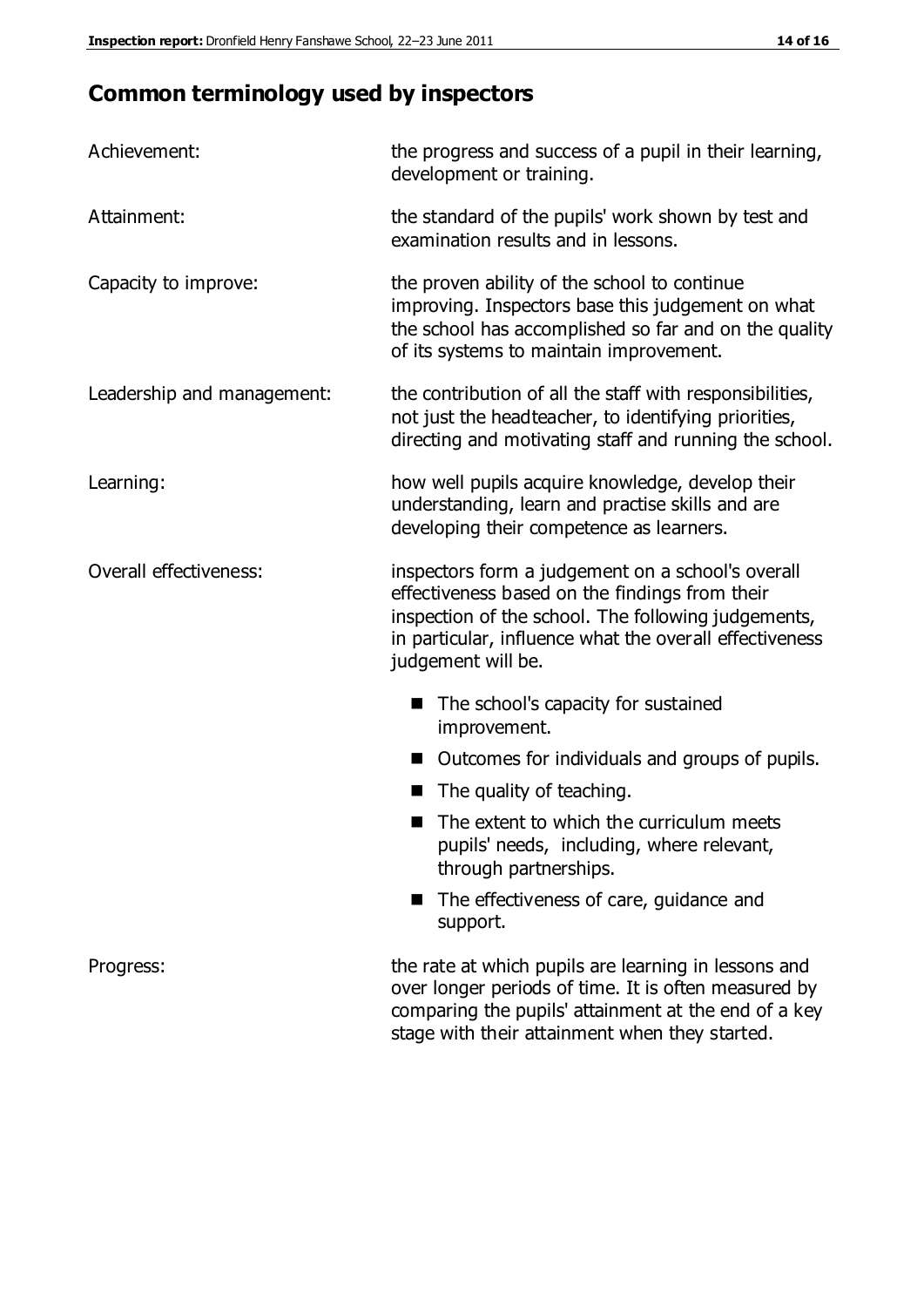#### **This letter is provided for the school, parents and carers to share with their children. It describes Ofsted's main findings from the inspection of their school.**

24 June 2011

#### Dear Students

#### **Inspection of Dronfield Henry Fanshawe School, Dronfield, S18 2FZ**

Thank you for the welcome you gave to the inspection team when we visited your school recently. We are particularly grateful to those of you who gave up your time to speak to us and to those of you who completed the questionnaire.

Yours is a good school where the achievement of students is improving strongly. Your headteacher and the senior team have made great progress in improving the school after a long period where results have been less good than they should have been. Teaching is improving and most lessons are now good or better, although many of you can still describe lessons where this is not the case. It is in these lessons that behaviour is most likely to create a problem. You have good opportunities provided in school through an imaginative curriculum and because of the wide range of extra-curricular opportunities available. Most of you enjoy school, you feel safe and well-supported, and your attendance is excellent. We felt, however, that many of you do not yet appreciate how improved the school is and, as a result, do not share enough pride in belonging to it.

Many of you are concerned about changes for next year, particularly to uniform and to vertical tutor groups. We discussed these with school leaders and are confident that these changes have been well thought through and are likely to help the school improve further. Sixth form students have spent the longest in a 'satisfactory' school environment, and we do not believe that the improvements in the main school have yet had a full impact for them.

To help the school improve further, we have asked leaders to focus on the following priorities:

- $\blacksquare$  continue to improve the quality of teaching
- maintain the pace of change and improvement
- $\blacksquare$  improve the leadership and management of the sixth form.

It is important that all of you help the school's effort, particularly by working with your teachers as they set higher standards. I wish you every success in the future.

Yours sincerely

John Peckham

Her Majesty's Inspector